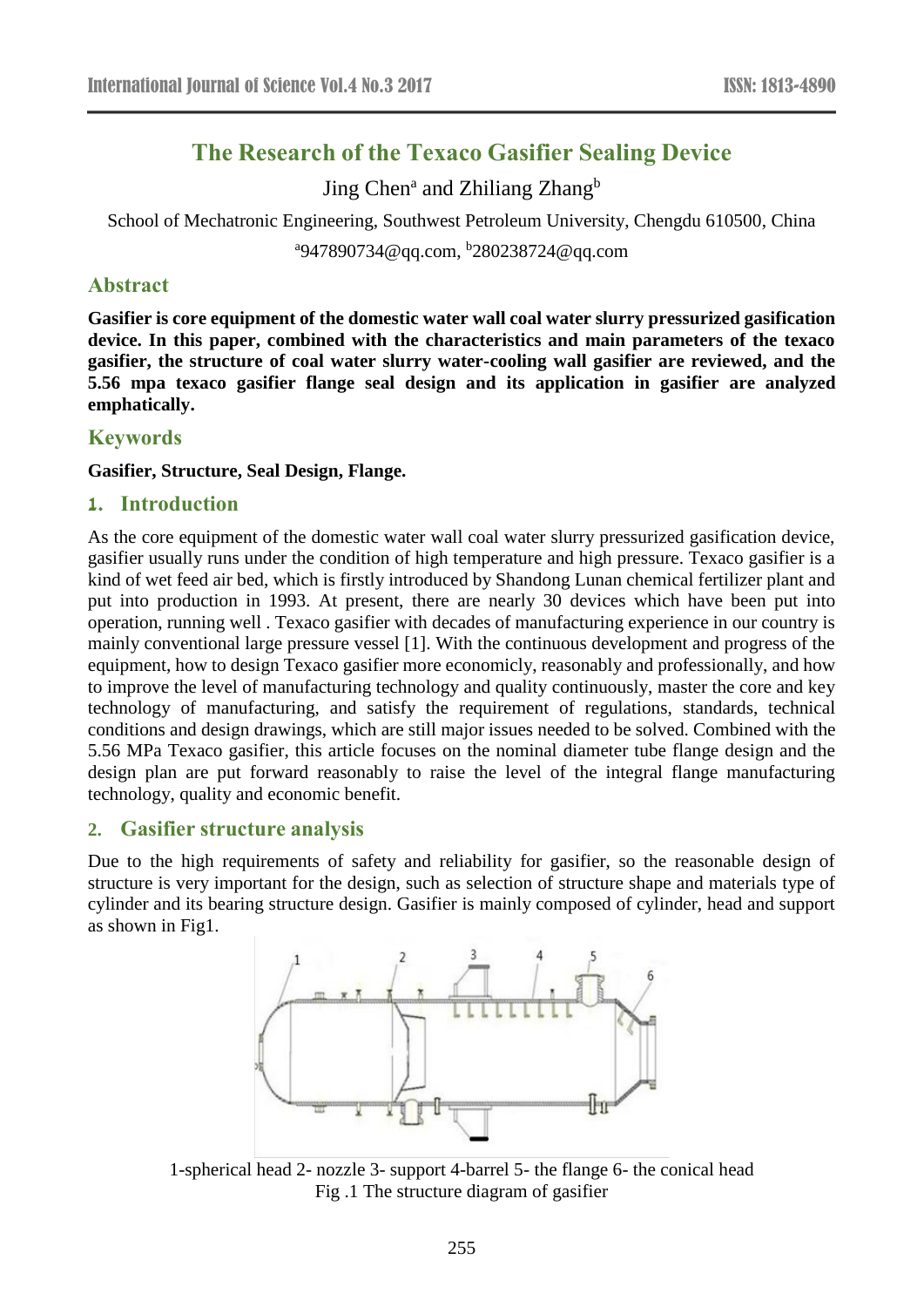Single volume and welded structure are widely used in manufacturing cylinder. The steel plate are coiled into cylinders by large coiling machine. Then shell rings are welded by welding longitudinal weldings. Gasifier runs under high temperature conditions, which will give rise to some chemical reactions of the media in the lower head. so surfacing of corrosion resistant materials is needed on the lower head, and the corrosion layer are adopted 316 L and outer layer for SA182(15GrMo) [2]. The upper cylinder is mainly for heating chamber and the lower for cold chamber. Surfacing process is conducted on the inner wall of cylinder because of the serious corrosion inside.

The upper head is spherical structure. The surface area of spherical structure is smallest under the same volume, and the thickness of spherical structure is the thinnest under the same pressure condition. From the points of view of saving material and the intensity, spherical head is the most reasonable. The without ruffled taper sealing head is adopted in the bottom which is good for discharging of solid particles and even suspended viscous liquid[3]. In the gasifier structure design, the opening on cylinder and cylinder's tubes are inevitable, and there will be stress concentration appearing nearby the junction of nozzle and the shell of big openings in pressure vessels , so reinforcement is absolutely necessary.

#### **3. The flange design**

#### **3.1 The work process**

Flange connection is composed of a pair of flange, a number of bolts, nuts and a gasket, as shown in the following Fig 2. Placed between the flange sealing surface, the ring gasket is compressed tightly to fill the whole clearance in convex ring to reach sealing requirements under the action of bolt pre-tightening force. When the equipment and pipe work , the medium pressure have a trend to separate flange, and reduce the clamping force between the sealing surface of gasket[4]. Once the clamping force is reduced below a certain value, the seal will fail. Therefore, the bolt and nut should be tightened to an appropriate pre-tightening force before equipment and pipeline starting operation. Obviously, the pre-tightening force is related to the material and width of the gasket. Gaskets should produce some required deformations and not be crushed or extruded under the appropriate pre-tightening force. Creep relaxation of bolted flanged connections often gradually results in residual stress reduction of the gasket, and lead to the leakage failure of bolted flanged at elevated temperature. Gaskets should produce some required deformations and not be crushed or extruded under the appropriate pre-tightening force. Creep relaxation of bolted flanged connections often gradually results in residual stress reduction of the gasket, and lead to the leakage failure of bolted flanged at elevated temperature.



1-nut 2- flange 3- the bolt 4-the gasket 5- spacer Fig.2 The schematic diagram of Flange connection

Gasket materials should have enough ability to rebound to maintain good sealing performance continuously. The gasket also need an appropriate width. The wider gasket is, the greater the pre-tightening force is and the higher the requirements of the bolt and the flange are. Compared with the metal gasket, rubber gasket and the synthetic resin gasket have disadvantages in performance of high temperature and pressure resistance, but the corrosion resistance and softness are better than the metal. So the rubber gasket and the synthetic resin gasket are suitable for equipment and pipe flange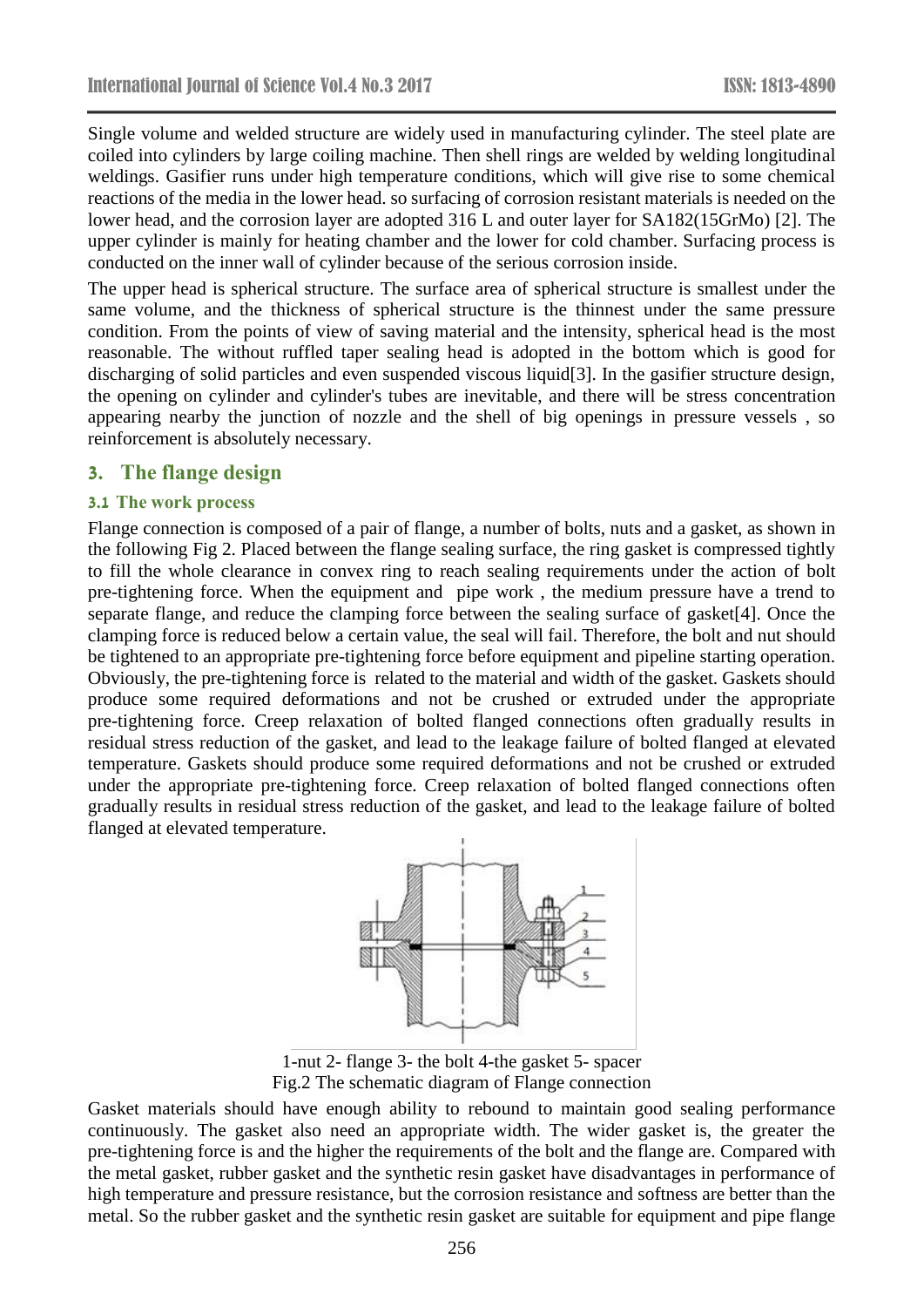seal under medium and low pressure and at room temperature and medium temperature. Metal gasket materials involve soft aluminum, copper, mild steel and chrome steel[5]. Metal gasket is used for the flange connection at medium and high temperature and under high pressure. In addition, there is a kind of composite gasket which is combined with the metal materials and nonmetal materials in order to improve some performance such as the heat resistance and flexibility.

#### **3.2 The main factors affecting the properties of sealant**

The bolt pre-tightening force: sufficient compression of the gasket is needed to achieve the initial sealing gasket. Improving the sealing gasket bolt pre-tightening force appropriately can increase the sealing ability of the gasket . The bolt pre-tightening force should not be too large, otherwise the gasket will overall yield and reduce the resilience and ability to recover, even the gasket will be squeezed out or crushed. Additionally, the pre-tightening force should act on the gasket as evenly as possible. Usually reducing the bolt diameter, increasing the bolts quantity and an appropriate bolt pre-tightening force are used to improve the sealing performance[6].

The performance of gasket: Gasket's role is to seal the gap between the two flange sealing surfaces and prevent leakage of fluid. It includes non-metallic gaskets, metal gaskets and composite gasket. The elastic deformation of gasket material is required to rebound under appropriate pre-tightened force and make gasket surface and flange surface contact closely. Working medium and operating temperature should also be considered before the selection of gasket materials. In addition, the width of the gasket is also a major factor to influence the seal performance. The wider gasket is, the greater the pre-tightening force is needed and the bigger size of the bolt is required. The selection of sealing surface type is closely related to operating conditions, the consequences of leakage and the properties of the gasket.

Flange stiffness: flange stiffness is related to lots of factors, increasing the thickness of the flange ring, narrowing the central circle diameter of bolt and increasing the outside diameter of the flange ring can improve the stiffness of the flange. The flexural capacity of the flange can be significantly increased by hubbed flange and increasing the cone neck part size. But raising the flange rigidity blindly will make the flange heavy and increase the costs.

Operating conditions: the physical and chemical properties of pressure, temperature and medium have a complex effect on the sealing performance. The effect of the pressure or the effect of medium on the sealing is not significant. They often work together to influence the sealing performance. Combined with high temperature,they can seriously affect the sealing performance, especially the undulant high temperature ,and even make the seal complete failure due to fatigue.

#### **3.3 The selection of flange structure**

Texaco gasifier belongs to the third class pressure vessel which should adopt butt welding neck as far as possible. The selection of tube flange is fundamentally the same as the selection of pressure vessel flange. The selection of sealing surface type is closely related to operating conditions, the consequences of leakage and the properties of the gasket. The bump surfaces sealing chosen which is made up of a concave flange and a convex can be used for the occasion of flammable, explosive, toxic and higher pressure. So the bump surfaces sealing is suitable for the Texaco gasifier .Then the parameters of the flange cover can be determined according to the nominal diameter of the flange.

In the chemical production, equipment manufacturing materials are not only required a certain mechanical properties and process performance, but also required the corrosion resistant performance. Due to the container working in high temperature, and the working medium is mainly hydrogen and hydrogen sulfide which requires good plasticity, high toughness, good welding processing performance and high corrosion resistance of the material. The materials used in the container is mainly 15CrMoR which belongs to pearlitic steel. They are Plates for Corrosion-resistant Hydrogen at Medium Temperature and have high strengt, good plasticity and toughness and compatibility with the media. The steel plate materials are commonly used in petrochemical equipment manufacture such as: water tower, the second transform furnace, desulfurization trough, transformation,